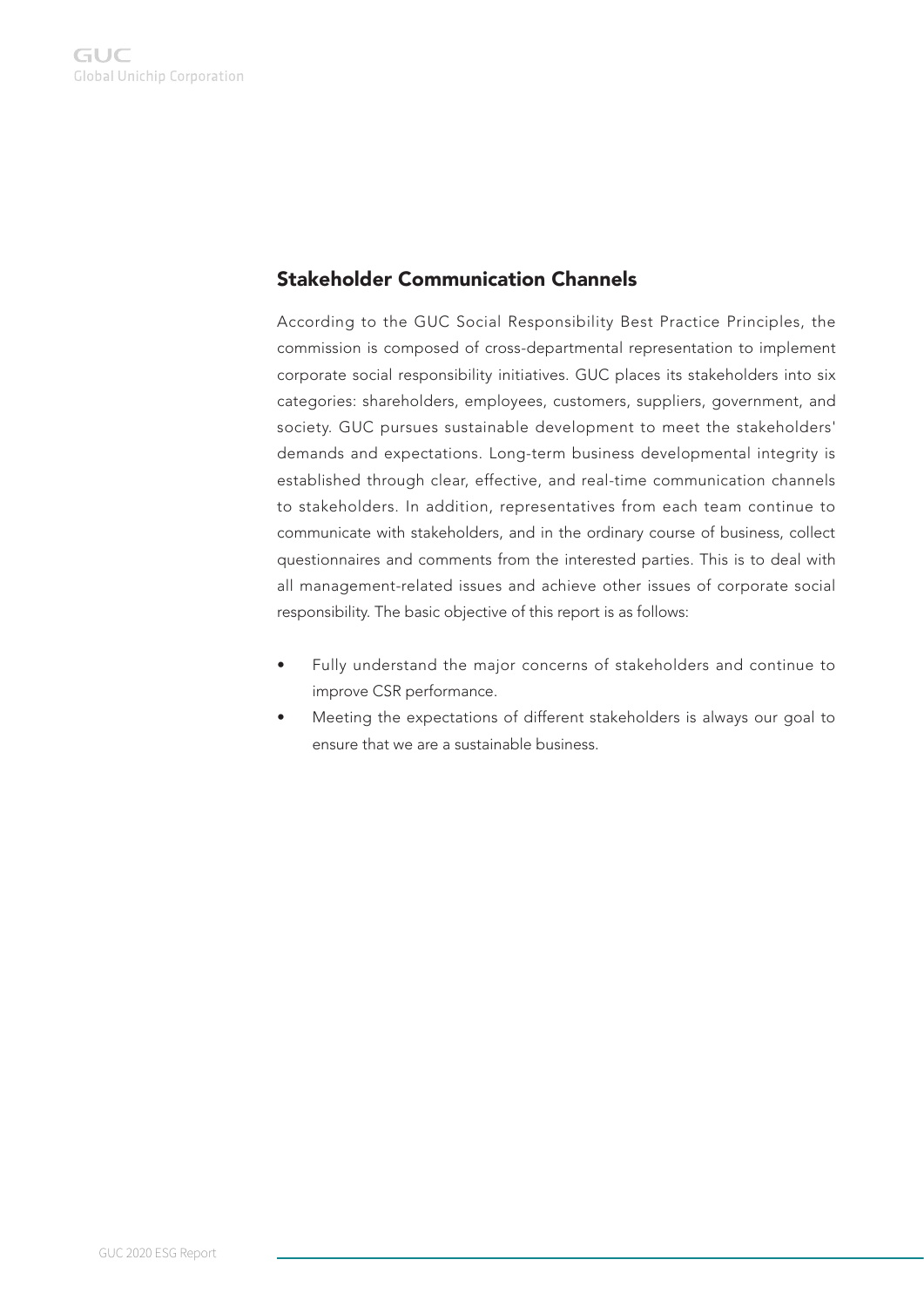## Stakeholder Management Procedures

GUC's stakeholder management procedure is divided into four steps of identification, analysis, planning, and management:

- Identification of stakeholders: Stakeholders are defined within GUC as those who impact on GUC, or as affected by external groups or individuals. Therefore, we identify GUC's stakeholders like shareholders, employees, customers, suppliers, government agencies, and the community.
- Analysis of major stakeholders' issues: Issues of concern was collected after major stakeholders completed questionnaires. According to the degrees of concern raised about the influence on GUC, a communication platform for interested parties was established for the teams in charge of multiple communication channel units. 19 interested parties then identified and aggregated issues of concern, such as the GUC concept of sustainable development, the surface GRI, as well as subject assessments, and analyses of significant degrees.
- Stakeholders' related programs: Based on the preceding analysis by the relevant teams, the results then determined and incorporated a management approach into daily or annual work plans, with regular review and assessments of the effectiveness of these management approaches, using the company's sustainable development strategy as an important reference to do this.
- Interested party management: GUC creates a mutually beneficial and winwin relationship with varying degrees of interaction with interested parties to practice effective use of company resources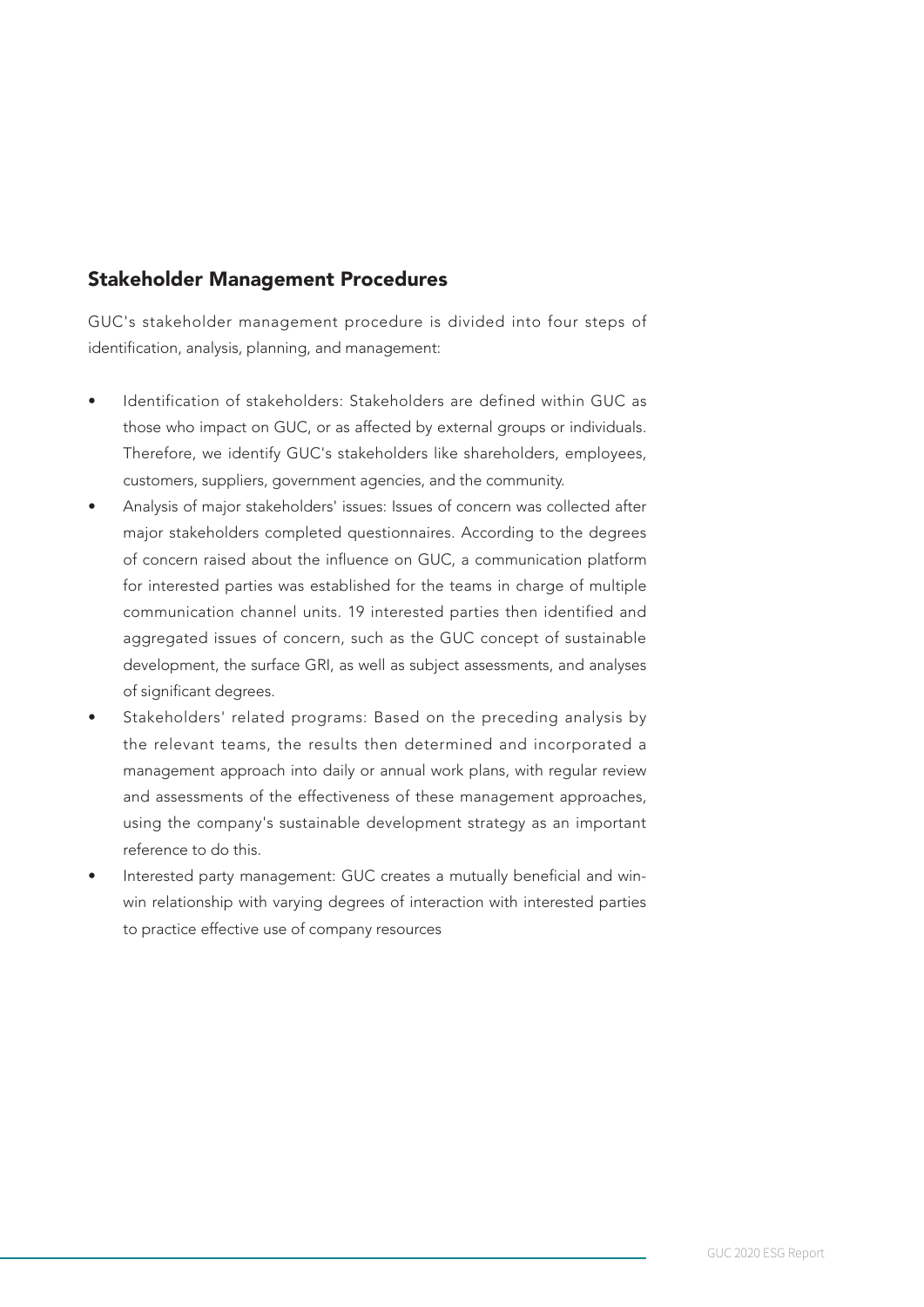## Stakeholder Interaction

 $\nabla$  GUC stakeholders, conce topics, communication channels, frequency, and specific procedure chart.

| Stakeholder  | Concerned<br>Topic                                                    | Communication<br>Channels                                                                                                                | Frequency           | Achievement                                                                                                           |
|--------------|-----------------------------------------------------------------------|------------------------------------------------------------------------------------------------------------------------------------------|---------------------|-----------------------------------------------------------------------------------------------------------------------|
|              |                                                                       | Shareholders<br>Meeting                                                                                                                  | Each O <sub>2</sub> | • Financial<br>performance                                                                                            |
|              |                                                                       | <b>ESG Report</b>                                                                                                                        | Annually            | based on<br>International<br>Financial                                                                                |
|              |                                                                       | Annual Report                                                                                                                            | Annually            | Accounting<br>Standards.<br>Taiwan-IFRSs,                                                                             |
|              |                                                                       | By phone and e-mail                                                                                                                      | Periodically        | and the relevant<br>laws and<br>regulations,                                                                          |
|              |                                                                       | Investor Conference                                                                                                                      | Semi-annually       | complete various<br>types of financial<br>statements                                                                  |
|              | • Corporate<br>Governance                                             | Quarterly Financial<br>Result                                                                                                            | Quarterly           | and analyze<br>and explain<br>the financial<br>differences of                                                         |
|              | • Quality &                                                           |                                                                                                                                          |                     | different periods.                                                                                                    |
| Shareholders | Competence<br>• R&D and<br>Innovation<br>$\bullet$ Risk<br>Management | Participation in Investor<br>Forum or Investor<br>Conference held by<br>both domestic and<br>foreign investment<br>agency and securities | Periodically        | • Business strategy/<br>explanation<br>of GUC's mid-<br>to-long-term<br>development<br>direction and<br>corresponding |
|              | • Sustainable<br>Operations                                           | companies                                                                                                                                |                     | strategy.                                                                                                             |
|              |                                                                       | Reception for investors,<br>domestic and foreign<br>investment agencies,<br>and security companies                                       | Periodically        | • Dividend policy/<br>explanation of<br>GUC's dividend<br>policy and<br>influencing<br>factors.                       |
|              |                                                                       | from time to time.                                                                                                                       |                     | • Corporate<br>qovernance/<br>communication                                                                           |
|              |                                                                       | Public information is<br>released on MOPS<br>and the corporate<br>website.                                                               | Periodically        | between<br>investors on<br>corporate<br>qovernance-<br>related<br>information.                                        |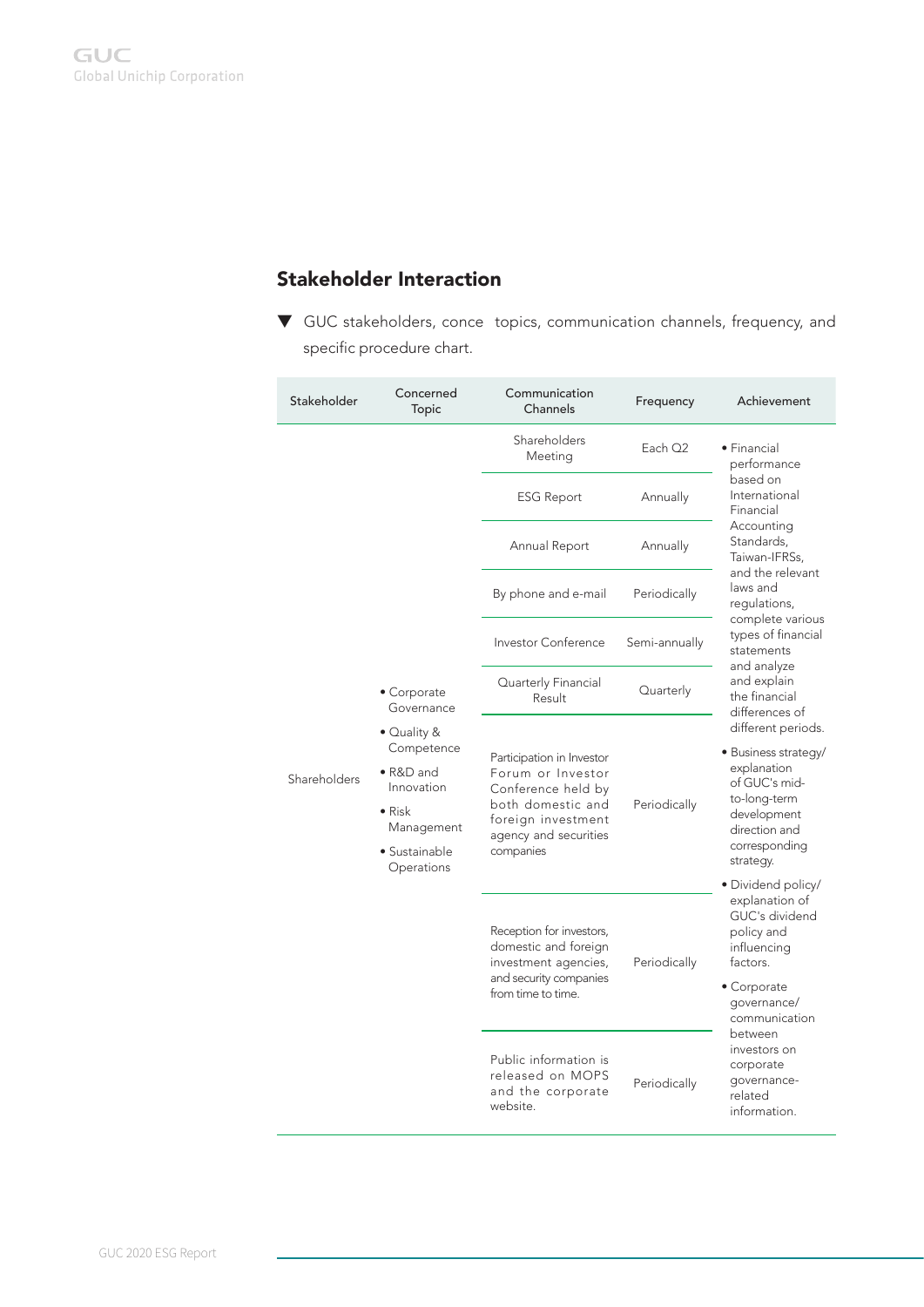| Stakeholder | Concerned<br><b>Topic</b>                                          | Communication<br>Channels                                                                                | Frequency    | Achievement                                                                                                                                                     |
|-------------|--------------------------------------------------------------------|----------------------------------------------------------------------------------------------------------|--------------|-----------------------------------------------------------------------------------------------------------------------------------------------------------------|
|             |                                                                    | Employee<br>Conference                                                                                   | Quarterly    | • EFS service<br>center & external                                                                                                                              |
|             |                                                                    | Other regular<br>meetings                                                                                | Monthly      | consultant<br>requests<br>● Q&A, labor                                                                                                                          |
|             |                                                                    | Questionnaire,<br>Surveys & HR services                                                                  | Periodically | relations, and<br>organizational<br>identification from                                                                                                         |
|             |                                                                    | <b>EFS Service Center</b>                                                                                | Periodically | employees.<br>$\bullet$ Anti-discrimination                                                                                                                     |
|             | • Sustainable<br>Operations<br>$\bullet$ Labor                     | <b>Employee Assistance</b><br>Program                                                                    | Periodically | and equality of<br>work rights through<br>internal audits,<br>RBA, and other                                                                                    |
| Employees   | Relations &<br>Remuneration<br>• Labor Rights                      | Mailbox for appeals<br>from employees                                                                    | Periodically | units to monitor.<br>• Attract and retain<br>talent/provide<br>competitive<br>compensation and<br>benefits.                                                     |
|             |                                                                    | Corporate General<br>Announcements                                                                       | Periodically | $\bullet$ Human rights<br>policy/compliance<br>with the<br>regulations of the<br>location of the<br>operation site, and<br>treat all employees<br>with dignity. |
|             |                                                                    | Customer Audit                                                                                           | Periodically | • Management<br>of hazardous                                                                                                                                    |
|             | • Climate                                                          | Customer Meeting                                                                                         | Periodically | substances of our<br>products/GUC<br>complies with                                                                                                              |
|             | Change (GHG<br>reduction)                                          | Annual Tech<br>Symposium                                                                                 | Annually     | RoHS & REACH<br>regulations.<br>$\bullet$ Environmental                                                                                                         |
|             | • Environmental<br>Policy<br>• Green Products                      | Customer<br>Satisfaction Survey                                                                          | Annually     | management<br>and pollution<br>prevention/GUC                                                                                                                   |
| Customers   | and Operations<br>$\bullet$ Expenditure on<br><b>Energy Saving</b> | Industrial environment<br>and social responsibility<br>survey, and improvement<br>pursuant to customers' | Periodically | complies with RBA<br>regulations.<br>$\bullet$ Handling<br>complaints/                                                                                          |
|             | • Product<br>Responsibility<br>$\bullet$ Water<br>Management       | request<br>Dedicated Email                                                                               | Periodically | feedback through<br>questionnaires and<br>surveys from the<br>sales team.                                                                                       |
|             |                                                                    | Instant response to<br>customer complaints<br>(ACSS system)                                              | Periodically | · Handling and<br>checking customer<br>complaints by the<br>system.                                                                                             |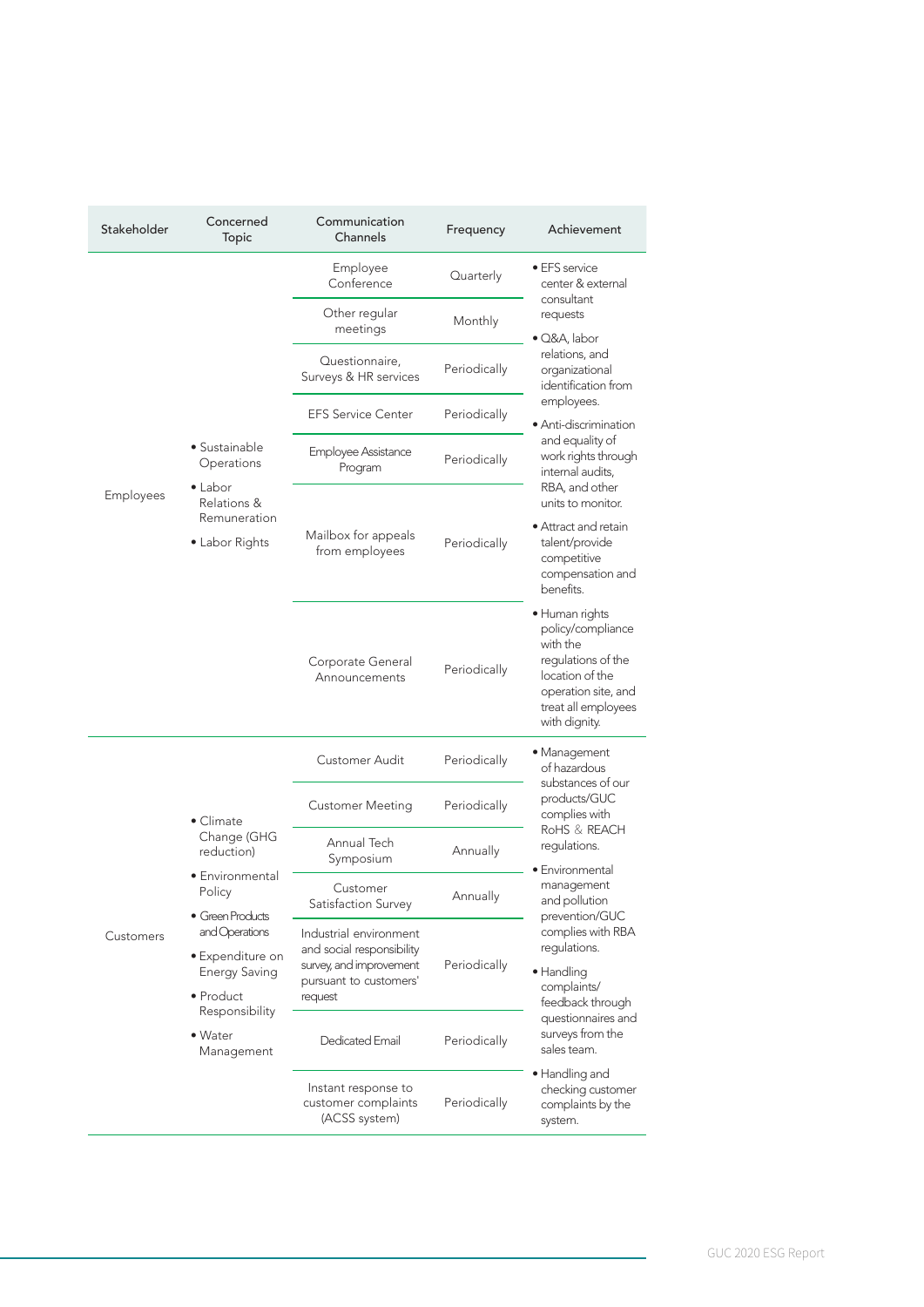| Stakeholder | Concerned<br>Topic                                                                                                | Communication<br>Channels                 | Frequency    | Achievement                                                                                                                                                                    |
|-------------|-------------------------------------------------------------------------------------------------------------------|-------------------------------------------|--------------|--------------------------------------------------------------------------------------------------------------------------------------------------------------------------------|
|             |                                                                                                                   | Supplier Information<br>Platform          | Periodically | • Conflict minerals/<br>request a supplier<br>declaration or<br>signing<br>• Code of Business<br>Conduct &<br>Supplier Code<br>of Conduct/                                     |
|             |                                                                                                                   | Regular<br>Questionnaire and<br>Surveys   | Annually     | suppliers are<br>required to follow<br>RBA regulations,<br>by declaration or<br>signing.<br>• Water resource<br>management/<br>recycled water<br>utilization and<br>recycling. |
| Supplier    | · Supplier<br>Management<br>• Quality and<br>Competence<br>• Sustainable<br>Operations<br>• Customer<br>Relations | Supplier Audit                            | Periodically | • Waste<br>management/<br>full-time<br>department<br>promoting<br>waste reduction,<br>including source<br>reduction, office<br>recycling, etc.                                 |
|             |                                                                                                                   | Visits and Meetings                       | Periodically | $\bullet$ Energy<br>management/<br>promoting the<br>replacement of<br>energy-intensive<br>equipment<br>by Employee<br>Facilities Services.<br>• Regulations<br>and system/     |
|             |                                                                                                                   | Propaganda of Code<br>of Business Conduct | Periodically | pay attention<br>to regulations<br>and compliance,<br>suggestions,<br>and responses<br>are timeously<br>given through<br>communication<br>channels.                            |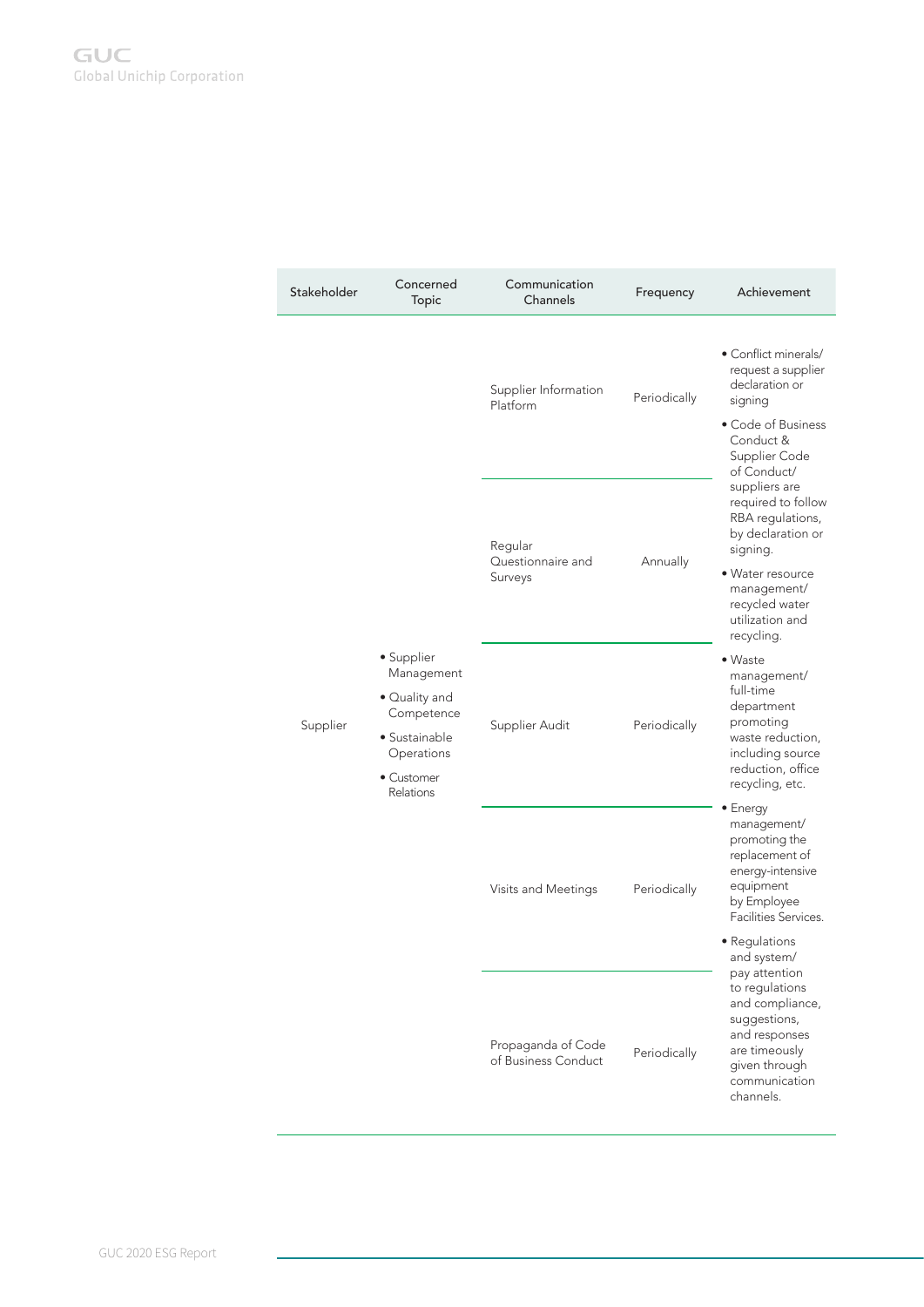| Stakeholder | Concerned<br><b>Topic</b>                                                                                                                         | Communication<br>Channels                                                                                       | Frequency    | Achievement                                                                                                                                                                                    |
|-------------|---------------------------------------------------------------------------------------------------------------------------------------------------|-----------------------------------------------------------------------------------------------------------------|--------------|------------------------------------------------------------------------------------------------------------------------------------------------------------------------------------------------|
|             |                                                                                                                                                   | Corporate Financial<br>Statement                                                                                | Annually     | • Water resource                                                                                                                                                                               |
|             | • Corporate<br>Governance<br>• Code of<br><b>Business</b>                                                                                         | Communication<br>with government<br>authorities via<br>associations or unions                                   | Periodically | management/<br>recycled water<br>utilization and<br>recycling.<br>• Waste<br>management/<br>full-time<br>department<br>promoting<br>waste reduction,                                           |
| Government  | Conduct: Anti-<br>corruption,<br>Anti-trust<br>$\bullet$ Risk<br>management<br>$\bullet$ Sustainable<br>Operations<br>• Product<br>Responsibility | Official documents<br>receiving and<br>delivering                                                               | Periodically | including source<br>reduction, office<br>recycling, etc.<br>$\bullet$ Energy<br>management/<br>promoting the<br>replacement of<br>energy-intensive<br>equipment<br>by Employee                 |
|             | • Labor rights<br>• Supplier<br>Management                                                                                                        | Industry-<br>Government-<br>Academia seminar                                                                    | Periodically | Facilities Services.<br>• Regulations<br>and system/<br>pay attention<br>to regulations<br>and compliance,<br>suggestions,<br>and responses<br>are timeously<br>given through<br>communication |
|             |                                                                                                                                                   | Offering relevant<br>reports in response<br>to the demands<br>and regulations<br>from government<br>authorities | Periodically | channels.                                                                                                                                                                                      |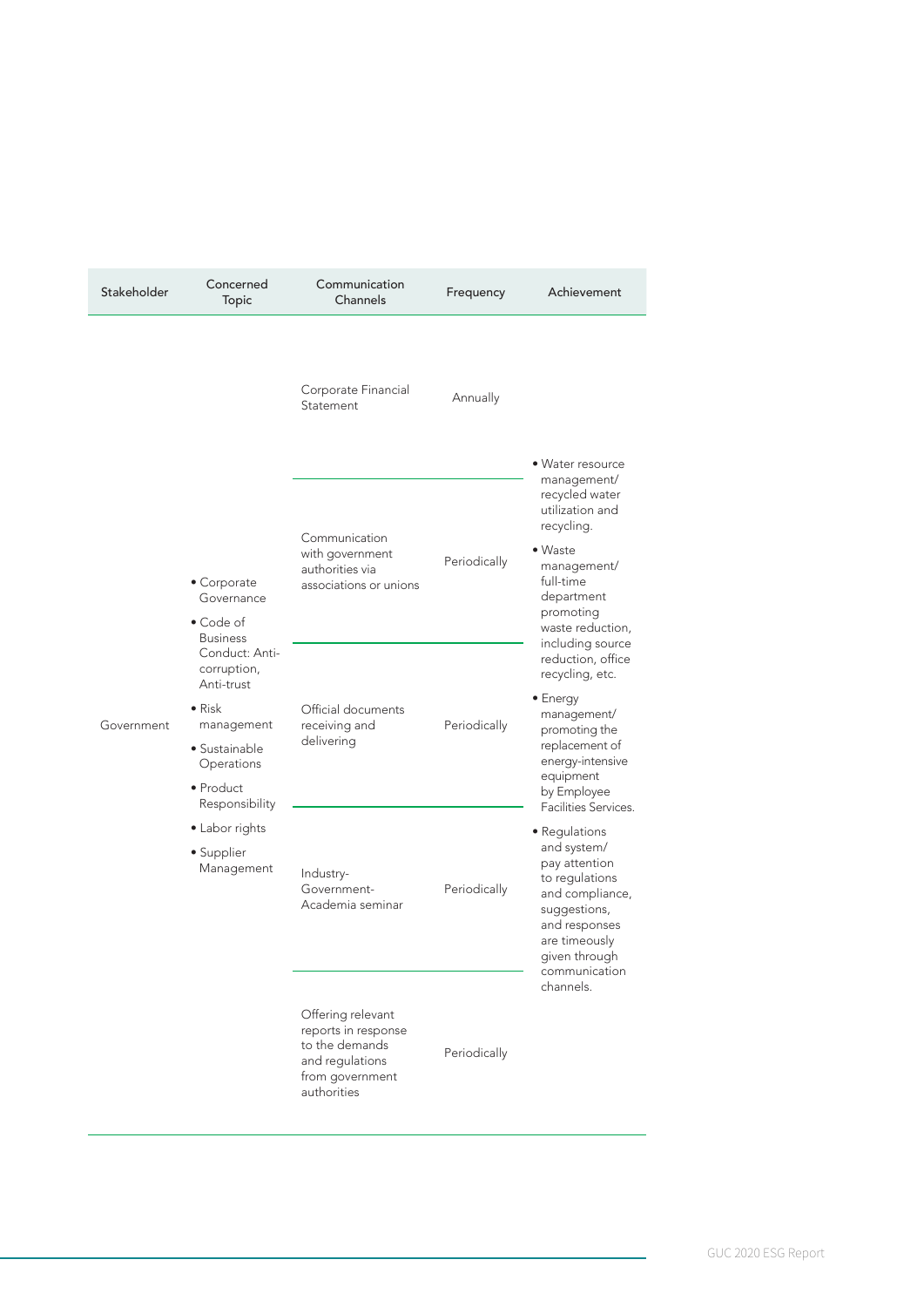| Stakeholder | Concerned<br>Topic                                      | Communication<br>Channels                                                             | Frequency    | Achievement                                                                                   |
|-------------|---------------------------------------------------------|---------------------------------------------------------------------------------------|--------------|-----------------------------------------------------------------------------------------------|
|             |                                                         | Monthly Revenue<br>press release                                                      | Monthly      |                                                                                               |
|             |                                                         | Quarterly operating<br>results release                                                | Quarterly    |                                                                                               |
|             |                                                         | <b>ESG Report</b>                                                                     | Annually     |                                                                                               |
|             |                                                         | Participation in<br>support programs for<br>charity activities                        | Periodically | • Social benefit/<br>actively<br>participate in                                               |
|             | • Green Product<br>and Operations<br>$\bullet$ Customer | Official Website and<br>Email                                                         | Periodically | public welfare<br>projects and make<br>contributions to<br>society.                           |
| Society     | Relations<br>• Product<br>Responsibility<br>• Water     | Participation in<br>activities to minimize<br>the risk of damage<br>from the disaster | Periodically | •Talent recruitment/<br>talent training,<br>development, and<br>providing career<br>guidance. |
|             | Management<br>$\bullet$ Social<br>Participation         | Press release about<br>new technologies and<br>new products                           | Periodically | • R&D innovation/<br>encourage patent<br>applications and<br>provide bonuses.                 |
|             | $\bullet$ Labor<br>Relations and<br>Remuneration        | Participation in the<br>dream project of<br>disadvantaged families                    | Periodically | • Hire teachers from<br>universities to<br>make suggestions<br>on the issues                  |
|             |                                                         | Questionnaire and<br>survey                                                           | Periodically | of business<br>sustainability.                                                                |
|             |                                                         | Company and<br>school collaboration<br>program                                        | Periodically |                                                                                               |
|             |                                                         | Summer Intern<br>Program                                                              | Periodically |                                                                                               |
|             |                                                         | Company Visiting<br>Program                                                           | Periodically |                                                                                               |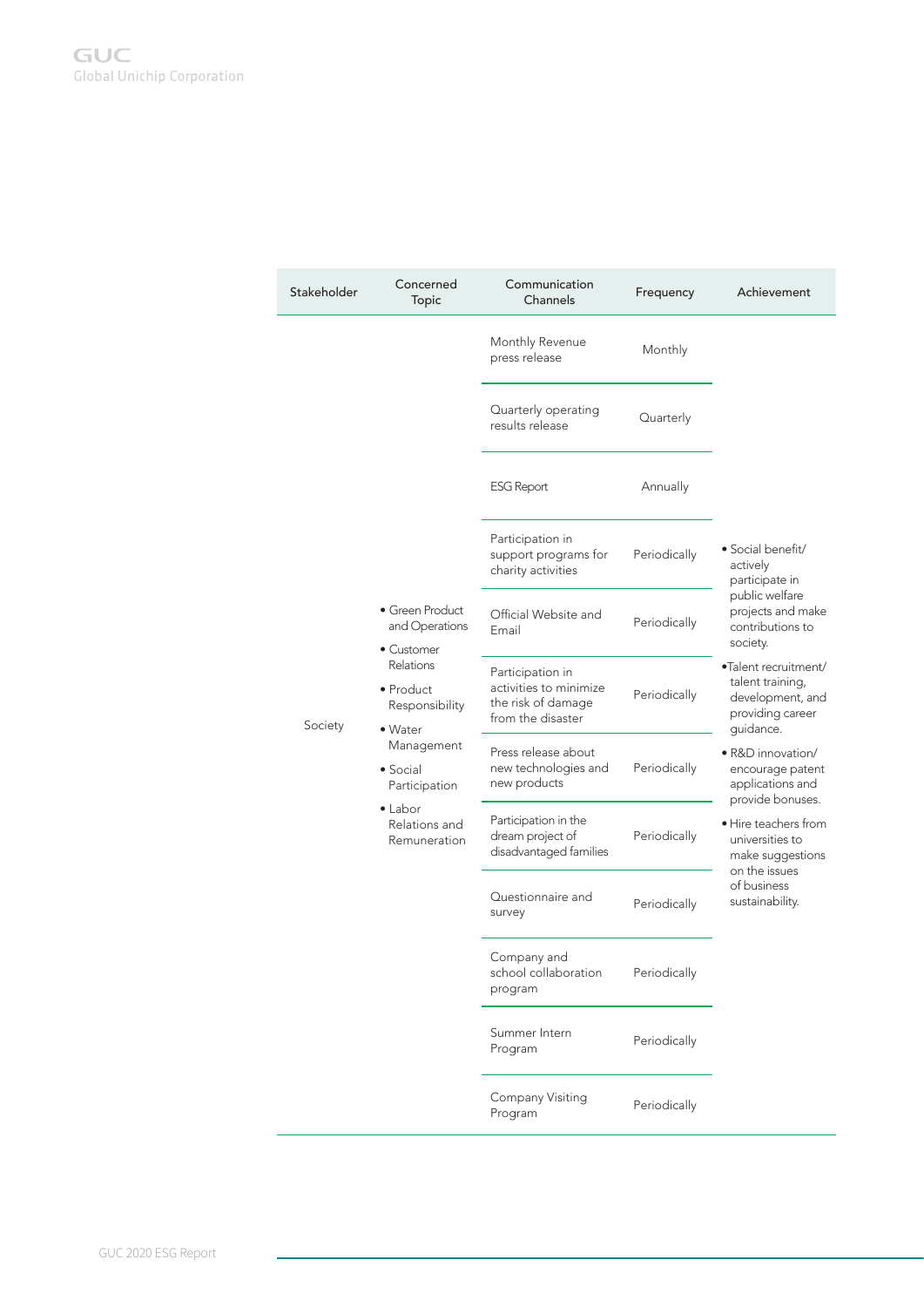# Major Stakeholders Concerned Issues

 $\nabla$  Material Aspects, Boundaries, and Involvement

 $\bullet$  Direct Impact  $\bigcirc$  Contributing Impact  $\blacktriangle$  Business Impact

|                | Material                            |                                                                                                                                                                                                                                                                                                                                                                                                                                                                |            | Internal                                   |  | External stakeholders       |         |
|----------------|-------------------------------------|----------------------------------------------------------------------------------------------------------------------------------------------------------------------------------------------------------------------------------------------------------------------------------------------------------------------------------------------------------------------------------------------------------------------------------------------------------------|------------|--------------------------------------------|--|-----------------------------|---------|
| Rank           | Topic                               | Importance to<br><b>Operations</b>                                                                                                                                                                                                                                                                                                                                                                                                                             |            | Employees Shareholders Customers Suppliers |  | Government<br>Organizations | Society |
| 1              | R&D<br>Innovation                   | It is our goal to meet<br>the unique business and<br>technological demands<br>of technology innovation<br>companies. To achieve such<br>a goal, we are in constant<br>pursuit of innovation and<br>creating new values for the<br>industry and the market.<br>Not only does it increase<br>product added value, but<br>also seeks optimal interests<br>for our stakeholders -<br>turning this into positive<br>change to affect our society<br>for the better. |            | $\left(\right)$                            |  | ( )                         |         |
| $\overline{2}$ | Customer<br>Relations               | To enhance a trustworthy,<br>stable collaboration, in the<br>long run, GUC confirms<br>mutual development<br>goals and partnership<br>consensus through<br>customer meetings, visits,<br>performance reviews,<br>and audits. We expect to<br>elevate customer service<br>efficiency to achieve<br>customer satisfaction and<br>mutual prosperity.                                                                                                              |            | ( )                                        |  |                             |         |
| 3              | Quality and<br>Competi-<br>tiveness | The acceleration of<br>technology has shortened<br>the product lifecycle and<br>increase business risks.<br>As part of our services<br>to provide world-class<br>custom-made IC, our<br>enthusiasm for outstanding<br>R&D technology and<br>superior products help<br>our customers create<br>higher added value to<br>the products, reduce<br>market risks, and enhance<br>company competitiveness.                                                           | $\bigcirc$ |                                            |  | ◯                           |         |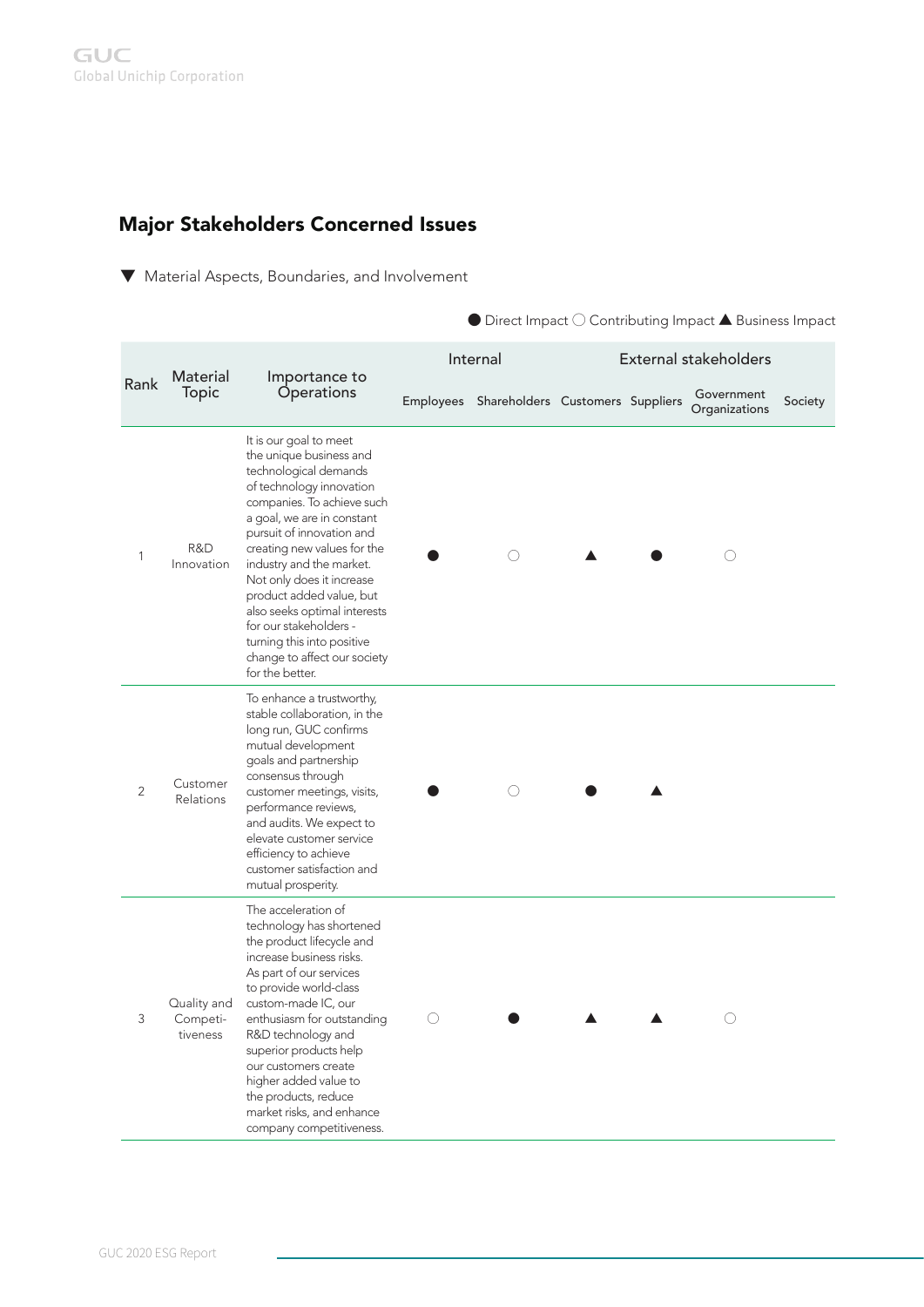|      |                                 |                                                                                                                                                                                                                                                                                                                                                                                                                                                                       | Internal                                   |  | External stakeholders       |         |
|------|---------------------------------|-----------------------------------------------------------------------------------------------------------------------------------------------------------------------------------------------------------------------------------------------------------------------------------------------------------------------------------------------------------------------------------------------------------------------------------------------------------------------|--------------------------------------------|--|-----------------------------|---------|
| Rank | Material<br>Topic               | Importance to<br>Operations                                                                                                                                                                                                                                                                                                                                                                                                                                           | Employees Shareholders Customers Suppliers |  | Government<br>Organizations | Society |
| 4    | Manage-<br>ment                 | To meet customer needs,<br>lower production costs,<br>and increase operational<br>efficiency, GUC builds<br>stable and comprehensive<br>Supply Chain supplier systems, provides<br>incentive systems, as well<br>as communication channels<br>to reach common concepts<br>of quality to ensure that<br>the collaboration with<br>the supplier chain is well-<br>maintained.                                                                                           |                                            |  |                             |         |
| 5    | Sustainable<br>Develop-<br>ment | It is our goal to meet<br>the unique business and<br>technology demands of<br>today's technologically<br>innovative companies.<br>To achieve such a goal,<br>we are in the constant<br>pursuit of innovation and<br>shaping an innovative<br>corporate culture. Not<br>only does it increase<br>product added value,<br>but it also creates<br>optimal interests for our<br>stakeholders, turning<br>into positive change to<br>affect our society for the<br>better. |                                            |  |                             |         |
| 6    | Corporate<br>Governance         | To enhance company<br>performance, protect<br>shareholder rights and<br>interests, GUC ensures<br>the that responsibility of<br>the Board is to execute<br>financial disclosures and<br>internal audits, to fortify<br>the honesty of the GUC<br>governance level, and<br>empower the Company<br>for effective adaptation<br>to any risks, and to run<br>sustainably.                                                                                                 |                                            |  |                             |         |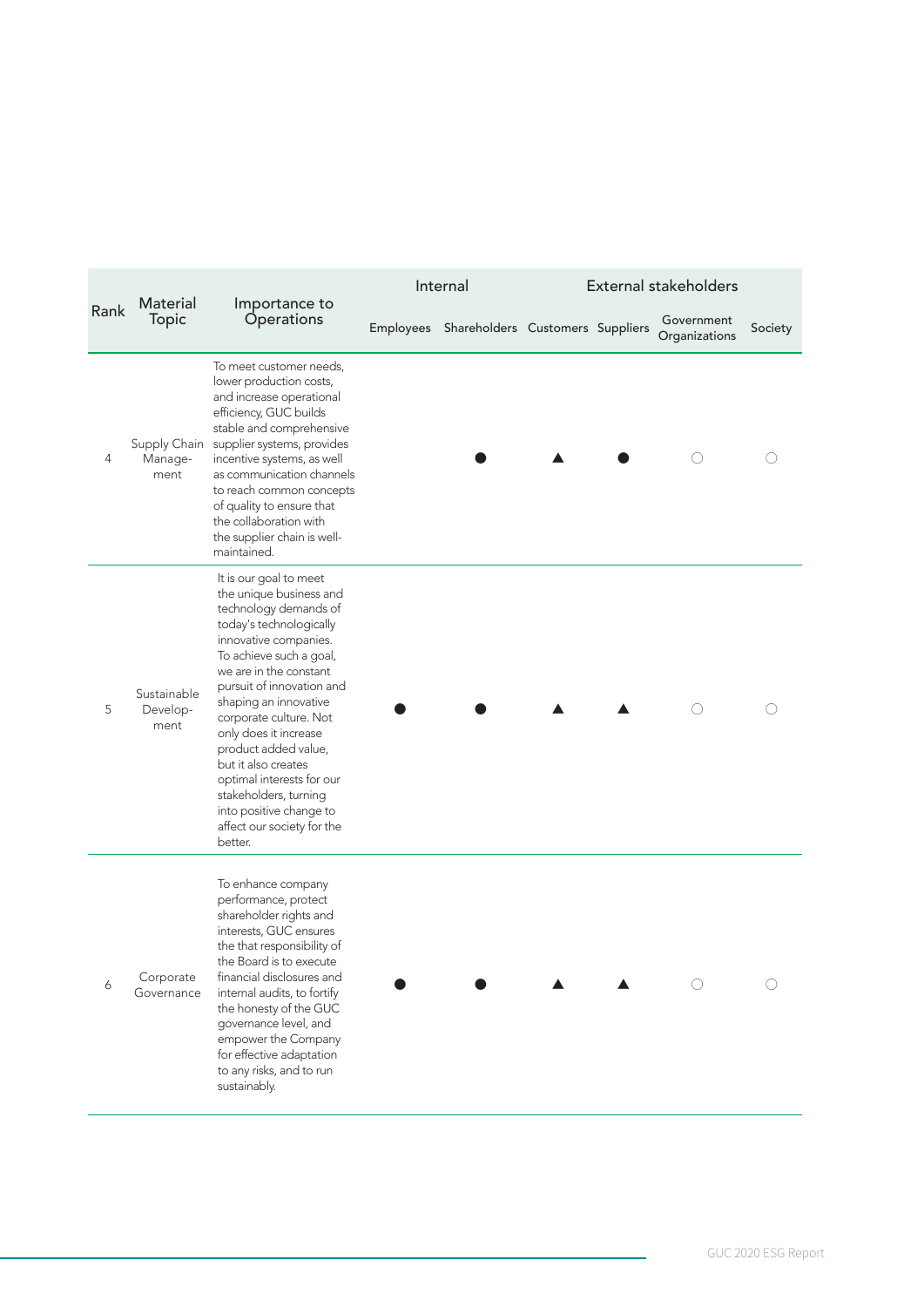|      | Material          | Importance to                                                                                                                                                                                                                                                                                                                                                                                                   |                  | Internal                         |  | External stakeholders       |         |
|------|-------------------|-----------------------------------------------------------------------------------------------------------------------------------------------------------------------------------------------------------------------------------------------------------------------------------------------------------------------------------------------------------------------------------------------------------------|------------------|----------------------------------|--|-----------------------------|---------|
| Rank | Topic             | <b>Operations</b>                                                                                                                                                                                                                                                                                                                                                                                               | <b>Employees</b> | Shareholders Customers Suppliers |  | Government<br>Organizations | Society |
|      | Climate<br>Change | The accelerated global<br>warming and extreme<br>climate disasters have<br>brought significant<br>economic loss to<br>many countries and<br>industries. To mitigate<br>the risk impact of climate<br>change, GUC promotes<br>carbon reduction<br>measures within the<br>Company, amplifies<br>green energy usage, and<br>develops green products<br>to build adaptations to<br>the impact of climate<br>change. |                  |                                  |  |                             |         |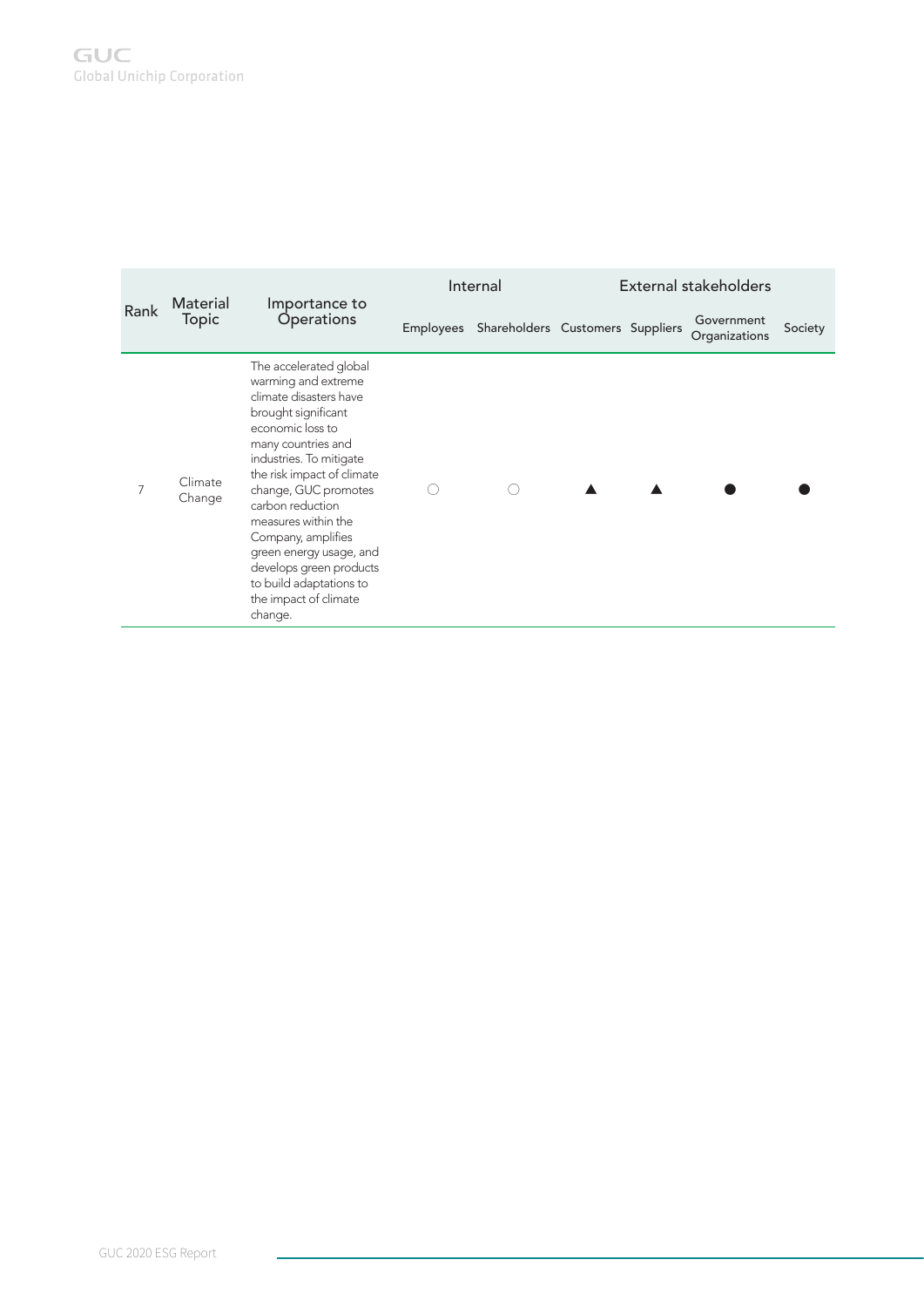

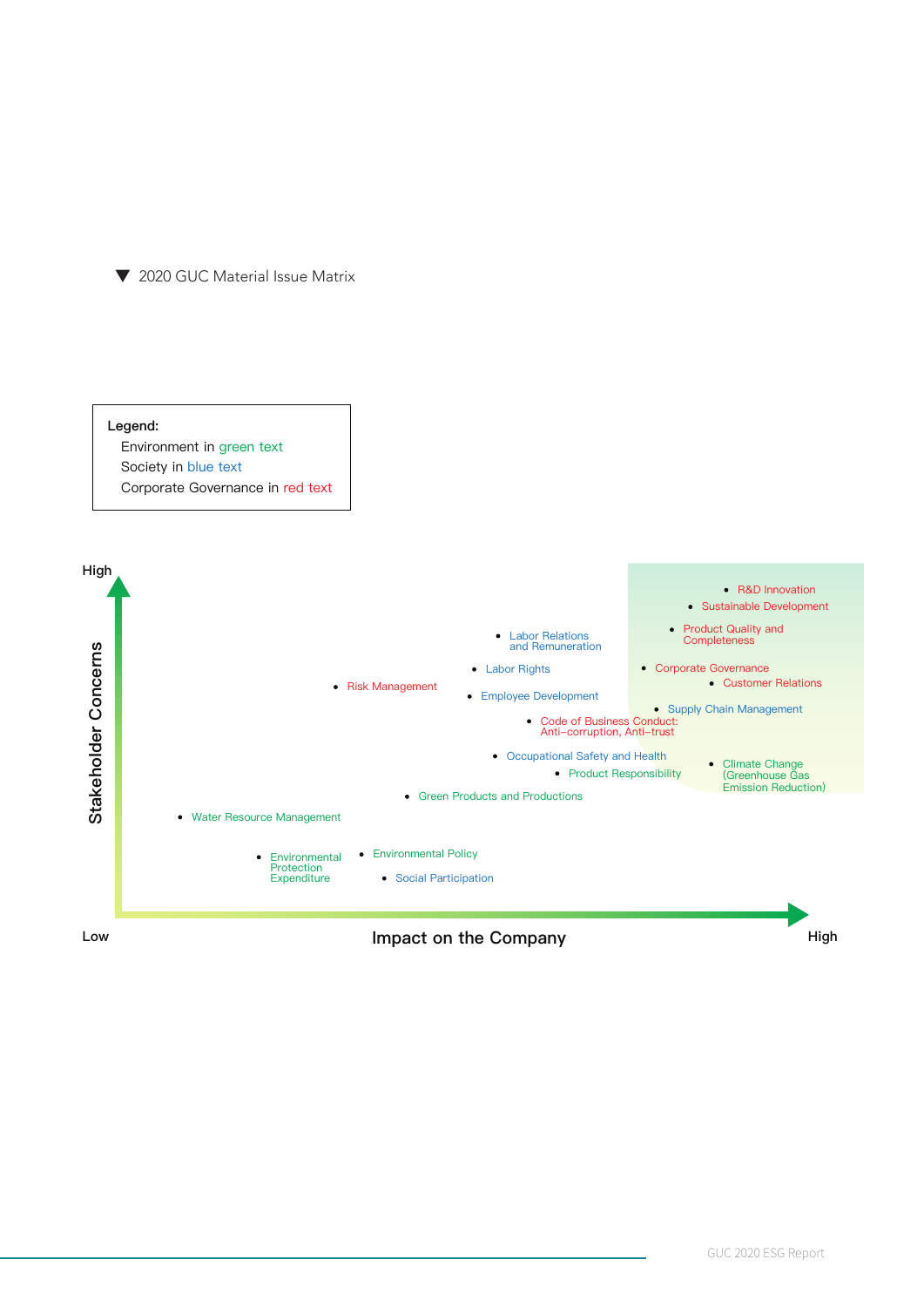### R&D Innovation

| <b>Strategies</b>                  | Development of Core Products                                                                                                                                                                                                                                                                                                                                                                                                                                                                                                                                                                                                                                                                                                                                                                                                                                                                                                                                                                                                                                                                                                                                                                                                                                                                 |
|------------------------------------|----------------------------------------------------------------------------------------------------------------------------------------------------------------------------------------------------------------------------------------------------------------------------------------------------------------------------------------------------------------------------------------------------------------------------------------------------------------------------------------------------------------------------------------------------------------------------------------------------------------------------------------------------------------------------------------------------------------------------------------------------------------------------------------------------------------------------------------------------------------------------------------------------------------------------------------------------------------------------------------------------------------------------------------------------------------------------------------------------------------------------------------------------------------------------------------------------------------------------------------------------------------------------------------------|
| <b>Visions</b>                     | Become the ASIC Lead Supplier                                                                                                                                                                                                                                                                                                                                                                                                                                                                                                                                                                                                                                                                                                                                                                                                                                                                                                                                                                                                                                                                                                                                                                                                                                                                |
| Resources                          | Invested NT\$ 2.5 billion in 2020                                                                                                                                                                                                                                                                                                                                                                                                                                                                                                                                                                                                                                                                                                                                                                                                                                                                                                                                                                                                                                                                                                                                                                                                                                                            |
| Actions                            | (1) The launch of Die to Die IP product "GLink", 6nm/7nm D2D (Die to Die) IP<br>has been silicon-proven in 4Q20.<br>(2) The launch of 5nm D2D IP "GLink 2.0", which was taped out in 4Q20<br>and will be silicon-verified in 3Q21.<br>(3) 5nm/6nm GLink-3D IP for 3D SoIC to be taped out in 1Q21.<br>(4) The integration of 2-4 HBM2 is complete. Products mainly for AI and<br>HPC.<br>(5) First industrial launch of 3.6G HBM2E (PHY & Controller) IP all-solution<br>package.<br>(6) Successful development of customized 7nm switching IC with more than<br>200 112G-LR high-speed SerDes integrated.<br>(7) 6nm IC taped out in 1Q20, silicon-verified in 4Q.<br>(8) Partnership with 5G leading company to build 12nm high-speed AFE IP<br>that supports mmWave and sub-6G. Silicon-verified and adopted by the<br>customer. To be taped out 1Q21.<br>(9) GUC 12nm 32G SerDes was silicon-verified in May 2020. Suitable for Al/<br>HPC/5G.<br>(10) GUC 7nm 32G SerDes was silicon-verified in July 2020. Suitable for AI/<br>HPC/5G.<br>(11) GUC 5nm 32G SerDes was taped out in October 2020 and will be<br>silicon-verified in 2021.<br>(12) Offer super low power consumption solution to greatly reduce AI SoC<br>power consumption.<br>(13) Industrial leading spec-in service. |
| <b>GRI Standard Index</b>          | <b>GRI 201</b>                                                                                                                                                                                                                                                                                                                                                                                                                                                                                                                                                                                                                                                                                                                                                                                                                                                                                                                                                                                                                                                                                                                                                                                                                                                                               |
| <b>Effectiveness</b><br>Assessment | 5nm/7nm HBM2E3.2Gbps PHY+Controller, both of which are silicon-<br>proven in TSMC and the efficiency can be improved by 30% compared with<br>HBM2.0.                                                                                                                                                                                                                                                                                                                                                                                                                                                                                                                                                                                                                                                                                                                                                                                                                                                                                                                                                                                                                                                                                                                                         |
| <b>Targets</b>                     | Continue to invest in the development of HBM3.& Glink IP.                                                                                                                                                                                                                                                                                                                                                                                                                                                                                                                                                                                                                                                                                                                                                                                                                                                                                                                                                                                                                                                                                                                                                                                                                                    |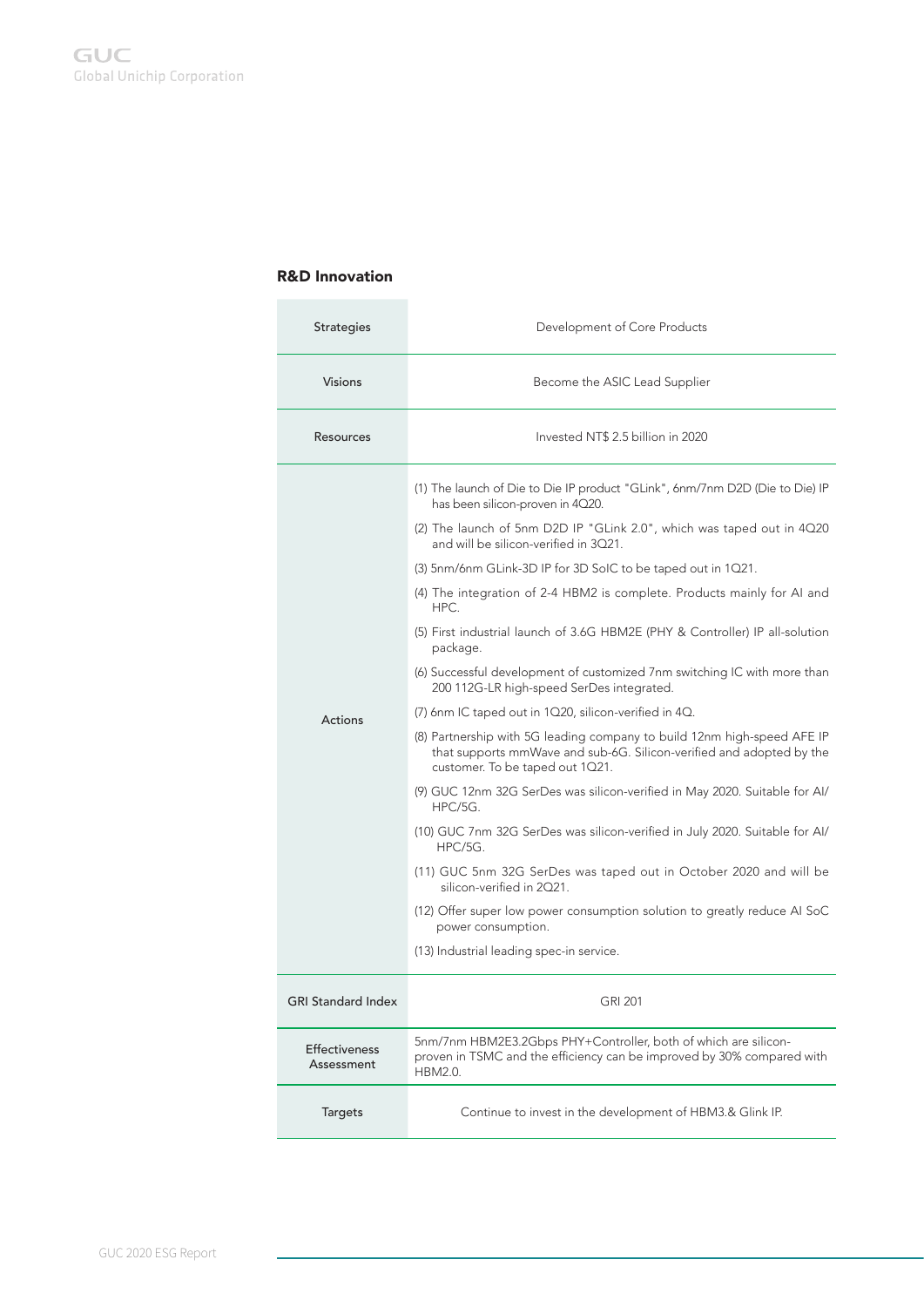#### Customers Relations

| <b>Strategies</b>                  | QBR analysis of customer problems and continue to prevent and improve<br>them. Conduct security control on customer's information, and integrate the<br>work processes of customers and GUC to ensure that customers' products<br>are successfully released to the market.                                                                                                                                                                                                                                                                                                                                                                                                                                                                                                                                                                                                                                                                                                                |
|------------------------------------|-------------------------------------------------------------------------------------------------------------------------------------------------------------------------------------------------------------------------------------------------------------------------------------------------------------------------------------------------------------------------------------------------------------------------------------------------------------------------------------------------------------------------------------------------------------------------------------------------------------------------------------------------------------------------------------------------------------------------------------------------------------------------------------------------------------------------------------------------------------------------------------------------------------------------------------------------------------------------------------------|
| <b>Visions</b>                     | Become a long-term and trusted partner of customers, and grow with them<br>based on mutual benefits and win-win.                                                                                                                                                                                                                                                                                                                                                                                                                                                                                                                                                                                                                                                                                                                                                                                                                                                                          |
| Resources                          | Provide customers with instant communication channels (reply within 24<br>hours).                                                                                                                                                                                                                                                                                                                                                                                                                                                                                                                                                                                                                                                                                                                                                                                                                                                                                                         |
| Actions                            | (1) Establish internal standard operating procedures and norms, such as<br>the Confidential Information Protection Policy and the Confidential<br>Information Control Protocol.<br>(2) Every department director assigns representatives to form the<br>Proprietary Information Protection Committee, which is responsible<br>for the control of the entire company's confidential information. The<br>tasks for the committee include discussing, establishing, auditing, and<br>implementing the privacy operation. The committee is held every two<br>months and will discuss issues surrounding confidential information<br>control and finding resolutions. The committee launches interim<br>meetings on certain occasions.<br>(3) E-mail Monitoring.<br>(4) USB Data Access Control.<br>(5) Installation of a surveillance camera.<br>(6) Regularly send customer satisfaction surveys, and devise customer<br>complaints handling approach to maintain the customer relationship. |
| <b>GRI Standard Index</b>          | <b>GRI 418</b>                                                                                                                                                                                                                                                                                                                                                                                                                                                                                                                                                                                                                                                                                                                                                                                                                                                                                                                                                                            |
| <b>Effectiveness</b><br>Assessment | The average score of customer service satisfaction is 96 points.                                                                                                                                                                                                                                                                                                                                                                                                                                                                                                                                                                                                                                                                                                                                                                                                                                                                                                                          |
| <b>Targets</b>                     | No complaints in 2020 about the invasion of customer privacy or loss of<br>customer data.                                                                                                                                                                                                                                                                                                                                                                                                                                                                                                                                                                                                                                                                                                                                                                                                                                                                                                 |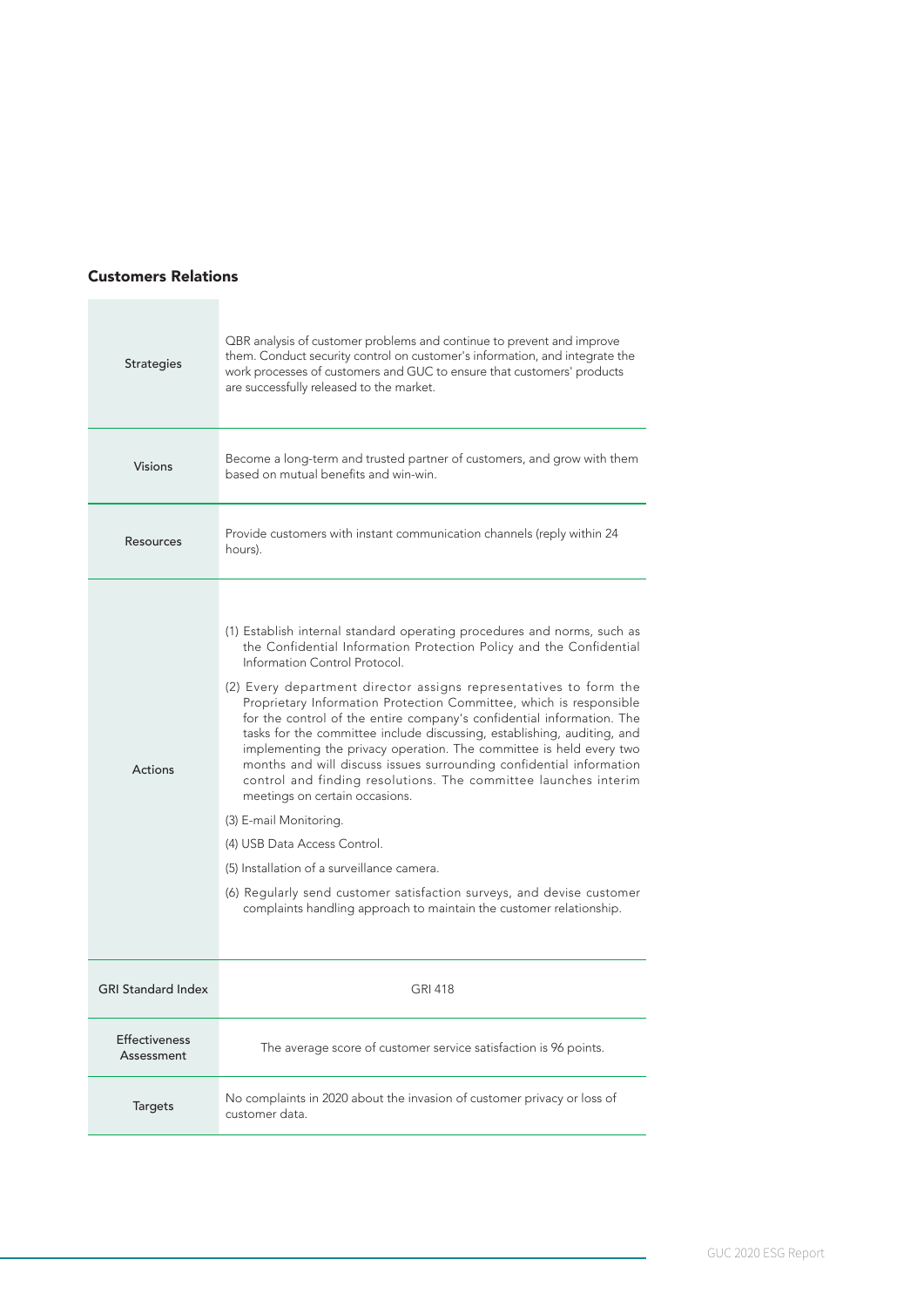### Quality and Competitiveness

| <b>Strategies</b>         | (1) Set the company's technological development plan and complete the<br>reliability verification during the design phase.<br>(2) Implement continuous improvement to internalize quality culture. |
|---------------------------|----------------------------------------------------------------------------------------------------------------------------------------------------------------------------------------------------|
| <b>Visions</b>            | The competitiveness of customers is the competitiveness of GUC, and GUC<br>is committed to becoming a long-term important partner that customers                                                   |
|                           | can trust and depend on for success.                                                                                                                                                               |
| Resources                 | Expect to encourage employees to strive for excellence through incentives<br>such as awards for CIS proposals and public praise.                                                                   |
|                           |                                                                                                                                                                                                    |
|                           | (1) With quality policies, two principles are ensured through high-level<br>management:                                                                                                            |
| <b>Actions</b>            | (2) To ensure the effective implementation of quality management systems,<br>and to achieve quality objectives and quality management system<br>requirements.                                      |
|                           | (3) To ensure that the integrity of the quality management system can be<br>maintained when it changes its planning.                                                                               |
|                           | (4) Continuous CIS proposals to improve internal procedures.                                                                                                                                       |
|                           |                                                                                                                                                                                                    |
| <b>GRI Standard Index</b> |                                                                                                                                                                                                    |
|                           | <b>GRI 201</b>                                                                                                                                                                                     |
| <b>Effectiveness</b>      | Corporate image, service quality, and satisfaction are important indicators                                                                                                                        |
| Assessment                | that affect loyalty.                                                                                                                                                                               |
| <b>Targets</b>            | We are committed to promoting customized quality services to<br>help customers achieve market opportunities and strengthen their<br>competitiveness with excellent and reliable product quality.   |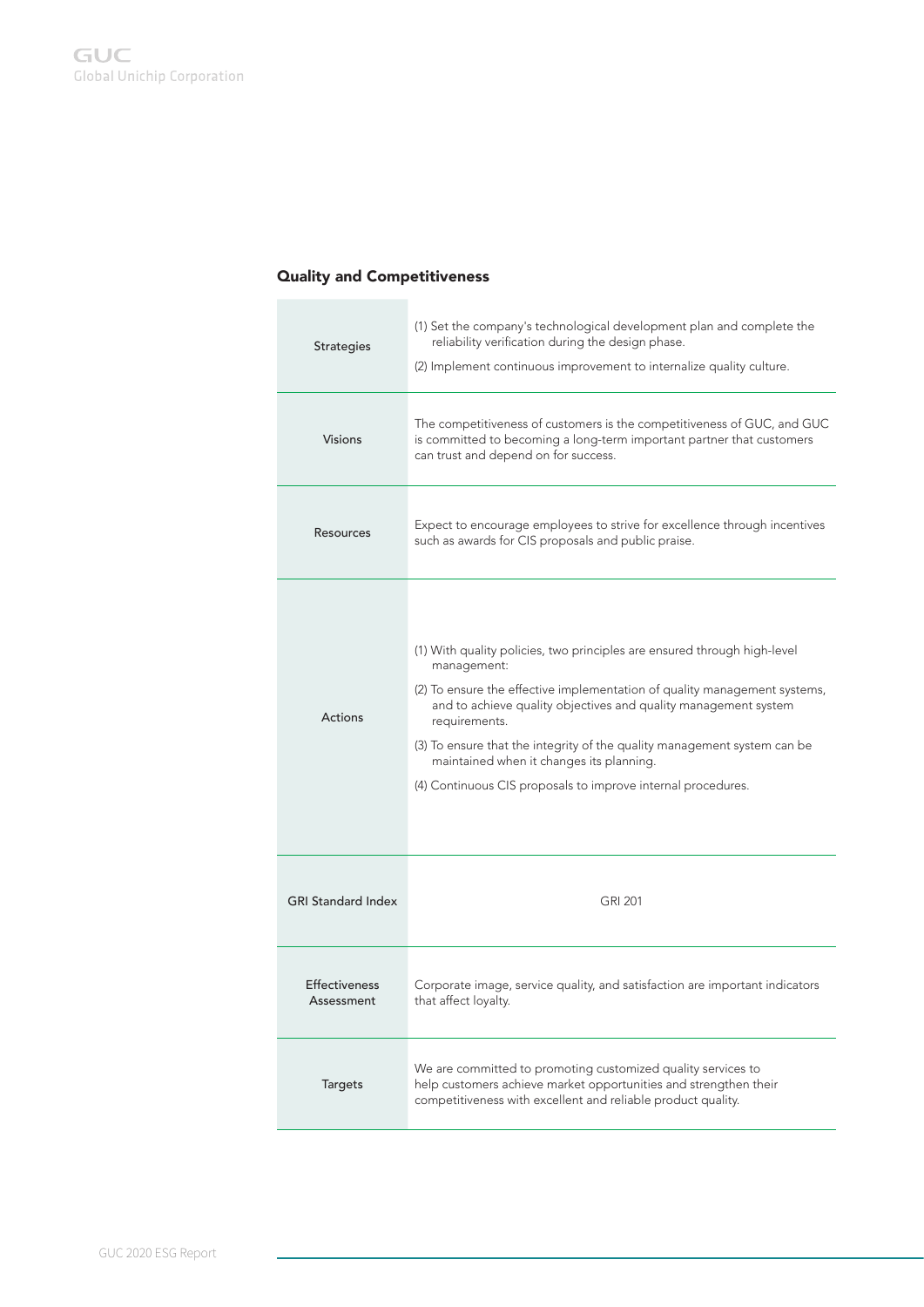## Supply Chain Management

| <b>Strategies</b>                  | Build a supply chain that meets RBA requirements.                                                                                                                                                                                                                                                                                                      |
|------------------------------------|--------------------------------------------------------------------------------------------------------------------------------------------------------------------------------------------------------------------------------------------------------------------------------------------------------------------------------------------------------|
| <b>Visions</b>                     | Committed to maintaining long-term cooperative relations with domestic and<br>foreign suppliers, and establish a stable and sustainable supply chain together.                                                                                                                                                                                         |
| <b>Resources</b>                   | Establish an effective incentive mechanism, a good communication<br>channel, and common values.                                                                                                                                                                                                                                                        |
| <b>Actions</b>                     | (1) Supplier Information Platform<br>(2) Irregular Supplier Audit<br>(3) Irregular Interviews and Meetings<br>(4) Regular Questionnaire<br>(5) Conflict Resources/request a supplier declaration or signing<br>(6) Code of Business Conduct & Supplier Code of Conduct/suppliers are<br>required to follow RBA regulations, by declaration or signing. |
|                                    |                                                                                                                                                                                                                                                                                                                                                        |
| <b>GRI Standard Index</b>          | GRI 204 / GRI 308 / GRI 414                                                                                                                                                                                                                                                                                                                            |
| <b>Effectiveness</b><br>Assessment | Establish a supplier evaluation system through supplier selection<br>procedures and supplier certification methods.                                                                                                                                                                                                                                    |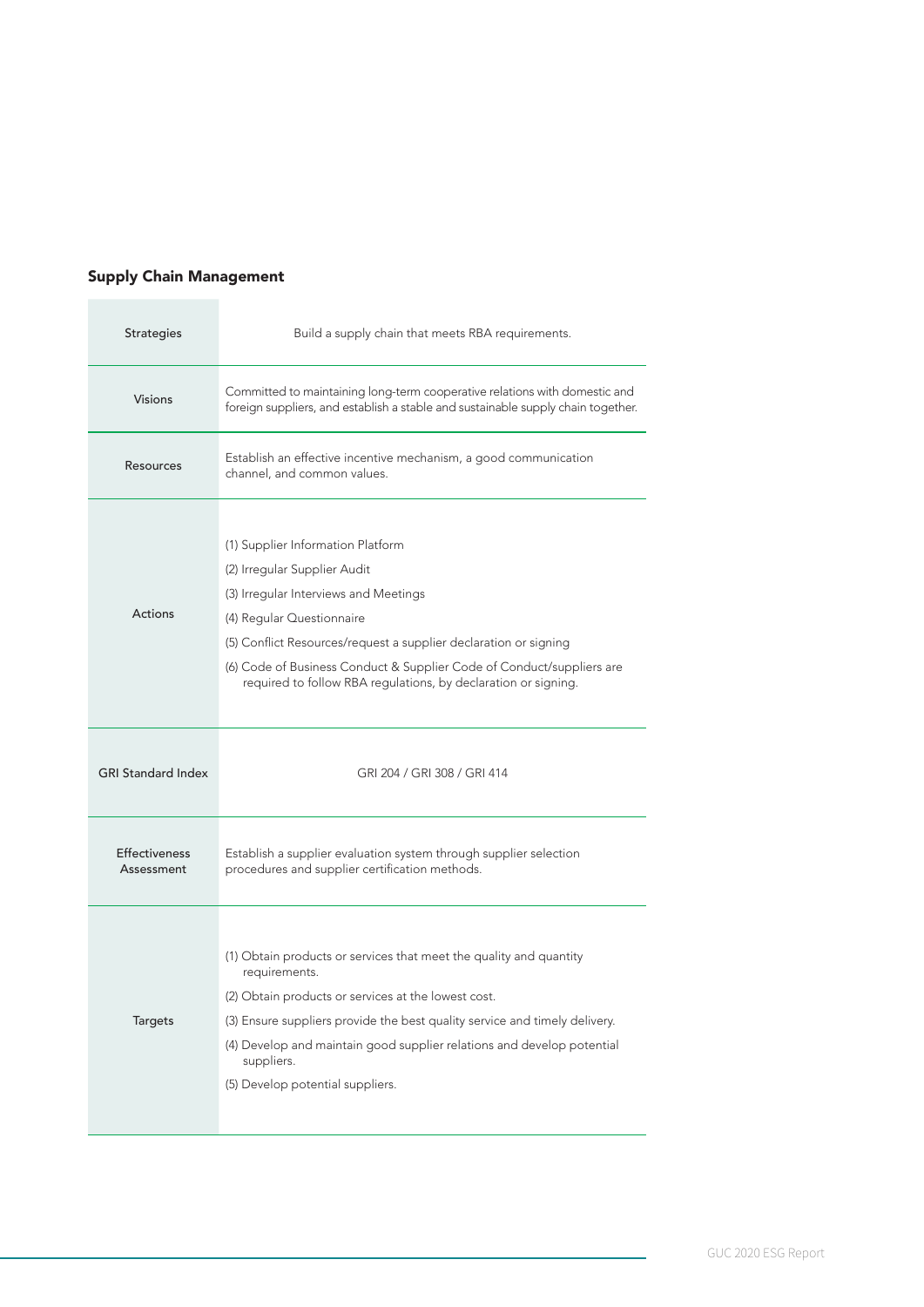### Sustainable Operations

| <b>Strategies</b>                  | QBR to analyze, prevent, and improve customer's difficulties. Provide QBR<br>report.                                                                                                                                                                                                                                                                                                                                                                                                                                                                                                                         |
|------------------------------------|--------------------------------------------------------------------------------------------------------------------------------------------------------------------------------------------------------------------------------------------------------------------------------------------------------------------------------------------------------------------------------------------------------------------------------------------------------------------------------------------------------------------------------------------------------------------------------------------------------------|
| <b>Visions</b>                     | Continuously improve corporate performance through the PDCA spirit, and<br>become global ASIC leaders.                                                                                                                                                                                                                                                                                                                                                                                                                                                                                                       |
| Resources                          | Through the efforts of the GUC's Corporate Social Responsibility<br>Committee integration of internal organizations, manage issues related<br>to employees, shareholders/investors, customers, suppliers, government,<br>society, etc., and establish work plans to implement GUC's social<br>responsibility vision and mission.                                                                                                                                                                                                                                                                             |
| <b>Actions</b>                     | (1) Through the efforts of the GUC's Corporate Social Responsibility<br>Committee integration of internal organizations, manage issues<br>related to employees, shareholders/investors, customers, suppliers,<br>government, society, etc., and establish work plans to implement GUC's<br>social responsibility vision and mission.<br>(2) Meeting regularly and reporting annually to the board.<br>(3) Annual education and training for employees to explain key strategies<br>and implementation methods of ESG, and urge all employees to<br>implement the sustainable business vision of the company. |
| <b>GRI Standard Index</b>          | <b>GRI 201</b>                                                                                                                                                                                                                                                                                                                                                                                                                                                                                                                                                                                               |
| <b>Effectiveness</b><br>Assessment | The Board of directors plays the role of supervisor. Every year, the executive<br>performance shall be submitted to the Board of Directors by the CSR<br>committee chairman.                                                                                                                                                                                                                                                                                                                                                                                                                                 |
| <b>Targets</b>                     | Implement corporate governance and equal treatment of stakeholders,<br>commit to environmental protection and public welfare activities, and fulfill<br>social responsibilities.                                                                                                                                                                                                                                                                                                                                                                                                                             |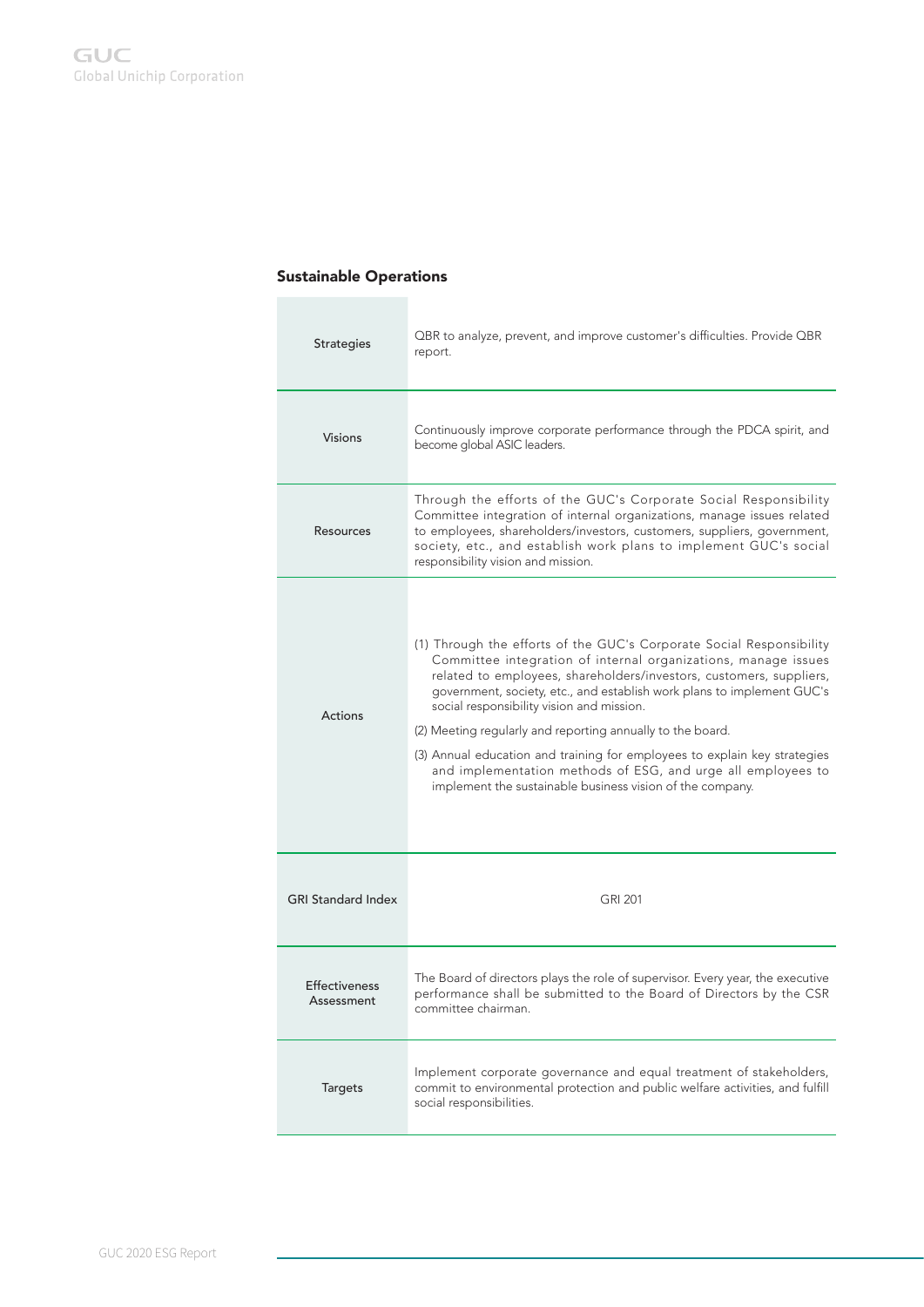### Corporate Governance

| <b>Strategies</b>                  | Per laws and regulations, GUC establishes an effective corporate<br>governance structure and strengthens the functions of the board of<br>directors and audit committee.                                                                                                                                                                                                                                                                                                    |
|------------------------------------|-----------------------------------------------------------------------------------------------------------------------------------------------------------------------------------------------------------------------------------------------------------------------------------------------------------------------------------------------------------------------------------------------------------------------------------------------------------------------------|
| <b>Visions</b>                     | Implement equal treatment of all stakeholders.                                                                                                                                                                                                                                                                                                                                                                                                                              |
| Resources                          | The management team is committed to developing a management system<br>and ensuring that the company continues to improve in compliance with<br>the Corporate Governance Code of Practice.                                                                                                                                                                                                                                                                                   |
| Actions                            | (1) GUC has an audit committee and salary compensation committee under<br>the board of directors.<br>(2) GUC plans to create a full-time position for corporate governance.<br>(3) There is no gender difference in basic salary, and profession and<br>experience are used as evaluation criteria.<br>(4) GUC has already set up a full-time corporate integrity management<br>organization and reports the implementation results to the board of<br>directors regularly. |
| <b>GRI Standard Index</b>          | <b>GRI 405</b>                                                                                                                                                                                                                                                                                                                                                                                                                                                              |
| <b>Effectiveness</b><br>Assessment | GUC was awarded the Top 5% Companies for seven consecutive sessions in<br>the Corporate Governance Evaluation of Listed Companies by the Taiwan<br>Stock Exchange.                                                                                                                                                                                                                                                                                                          |
| <b>Targets</b>                     | Ensure the maximization of shareholder interests and continue to be listed<br>in the Taiwan Corporate Governance 100 Index.                                                                                                                                                                                                                                                                                                                                                 |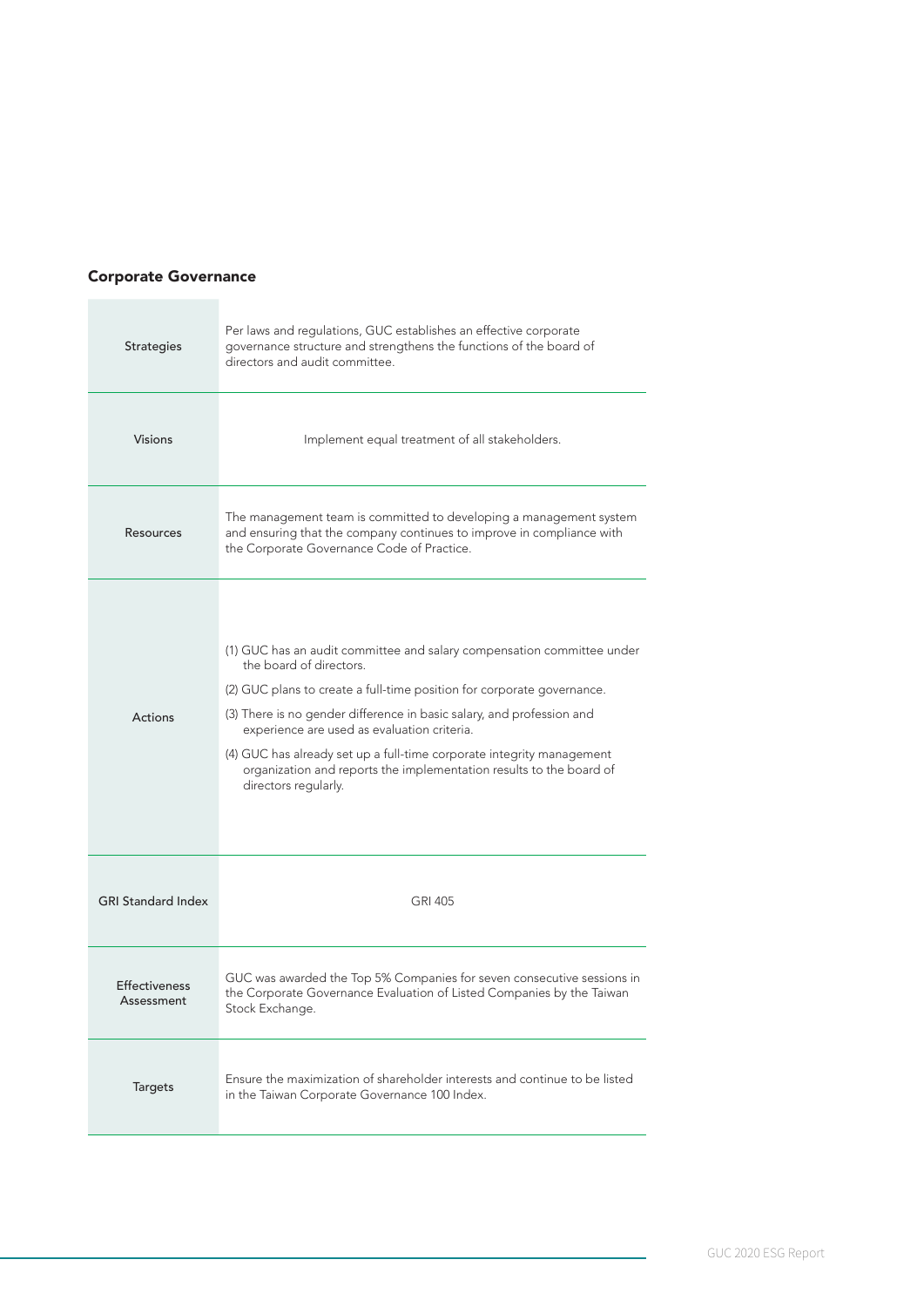### Climate Change

| <b>Strategies</b>                  | Prepare a supplier plan responding to abnormal climate to reduce<br>greenhouse gas emissions from suppliers.                                                                                                                                                                                                                                                                                                                                                                                                                                                       |
|------------------------------------|--------------------------------------------------------------------------------------------------------------------------------------------------------------------------------------------------------------------------------------------------------------------------------------------------------------------------------------------------------------------------------------------------------------------------------------------------------------------------------------------------------------------------------------------------------------------|
| <b>Visions</b>                     | Mitigate the impact of sustainable business operations on climate change.                                                                                                                                                                                                                                                                                                                                                                                                                                                                                          |
| Resources                          | Actively promote various environmental protection, energy-saving, and<br>carbon reduction measures, reduce greenhouse gas emissions, increase the<br>use of green energy, etc., to mitigate and adjust the operational impact of<br>climate change.                                                                                                                                                                                                                                                                                                                |
| Actions                            | (1) Green R&D design and green production are required; no environmental<br>pollution, no harmful materials to the environment, and improving<br>resource utilization.<br>(2) GUC received QC080001 certification. Environmental protection is<br>one of the important standards for many well-known international<br>enterprises to choose suppliers.<br>(3) Establish a green image of the enterprise by marketing activities, guide<br>consumers to re-identify the brand value, and promote the sales of<br>green products, and develop green market capacity. |
| <b>GRI Standard Index</b>          | GRI 102-11 / GRI102-15 / GRI 305                                                                                                                                                                                                                                                                                                                                                                                                                                                                                                                                   |
| <b>Effectiveness</b><br>Assessment | (1) Extreme climate causes drought or floods, which will cause water<br>problems in production.<br>(2) If the carbon footprint of exported goods in Taiwan meets European and<br>American regulations.<br>(3) Carbon costs increase due to climate change.                                                                                                                                                                                                                                                                                                         |
| <b>Targets</b>                     | Create a better and safer living environment for ourselves and the next<br>generation.                                                                                                                                                                                                                                                                                                                                                                                                                                                                             |